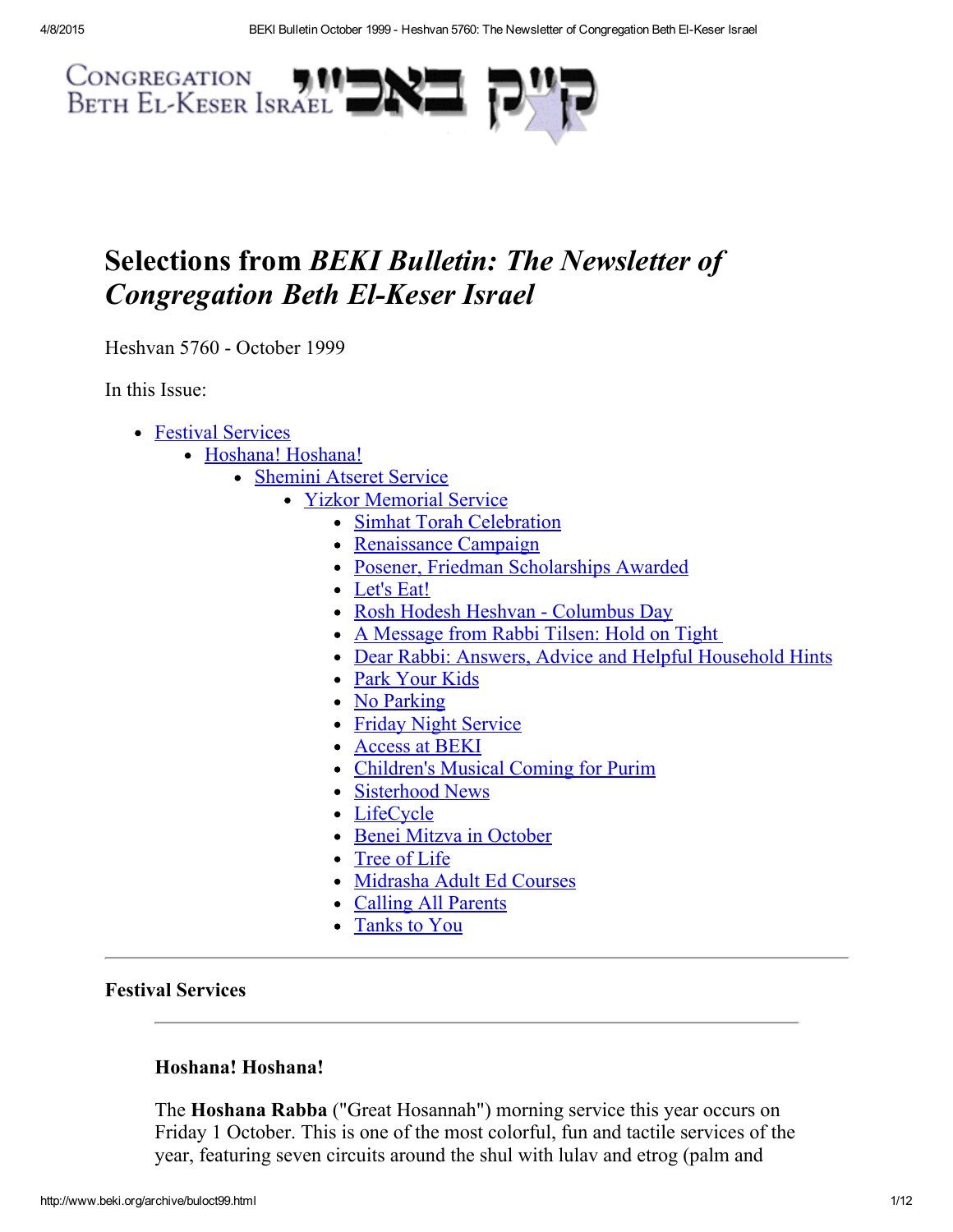cytron) and the hoshana service in which willow twigs are beaten on the chairs. Special holiday melodies make this an unforgettable spiritual experience. Be sure to come to this "service for all ages." Hoshana Rabba service begins Friday 1 October at 9:15a and concludes by 11:00a.

Hoshana Rabba is a semi-festival on which work is not strictly prohibited as it is on the major festivals. It serves as a "closing ceremony" for the weeklong Sukkot observance in preparation for the concluding festival of Shemini Atseret (see following item).

## <span id="page-1-3"></span><span id="page-1-2"></span>Shemini Atseret & Yizkor Memorial Service

The Festival of Shemini Atseret ("Eighth Day of Assembly") serves as a conclusion to the autumn pilgrimage Festival of Sukkot ("Booths"). It is marked by reading selections from the Biblical Book of Qohelet (Ecclesiastes) during the 9:15a service on Shabbat 2 October. Qohelet, attributed by tradition to King Solomon in his old age, is a "wisdom" book that many see as being out of step with the rest of the Torah. While it includes such well-known passages as "To everything there is a season," it also contains statements that seem cynical or nihilistic. The Book will be chanted according to its beautiful and ancient melody. In addition, Hallel will be chanted, and other musical enhancements will be made to the services.

The Yizkor Memorial Service is also incorporated into the Shemini Atseret liturgy. In the Yizkor service we call upon the memories of our ancestors and loved ones who, while not physically present, are part of our "Assembly." During that memorial service individual and communal prayers and remembrances will be offered for all of our departed loved ones. It is also appropriate to light a memorial candle on Friday night immediately before lighting the Shabbat & Festival candles.

#### <span id="page-1-1"></span>Simhat Torah Celebrations

Congregation Beth El-Keser Israel is the place to be for the evening and morning of Simhat Torah. Festival Evening services begin at 7:30p on Saturday 2 October. Festival Morning services begin at 9:15a on Sunday 3 October. Goodie Bags will be presented by the [Sisterhood](http://www.beki.org/archive/sisterhood.html) to all the children at services evening and morning.

#### <span id="page-1-0"></span>Renaissance Campaign

The 1999-2000 BEKI Renaissance Campaign is underway!

The BEKI Renaissance Campaign is a new way of planning for BEKI's future. Its goal is to insure that BEKI has the financial strength to meet the challenges of a vibrant and growing community. It will achieve this goal in two ways. First, it will heighten awareness of BEKI's immediate and long-term needs. Second, it will encourage all BEKI members to consider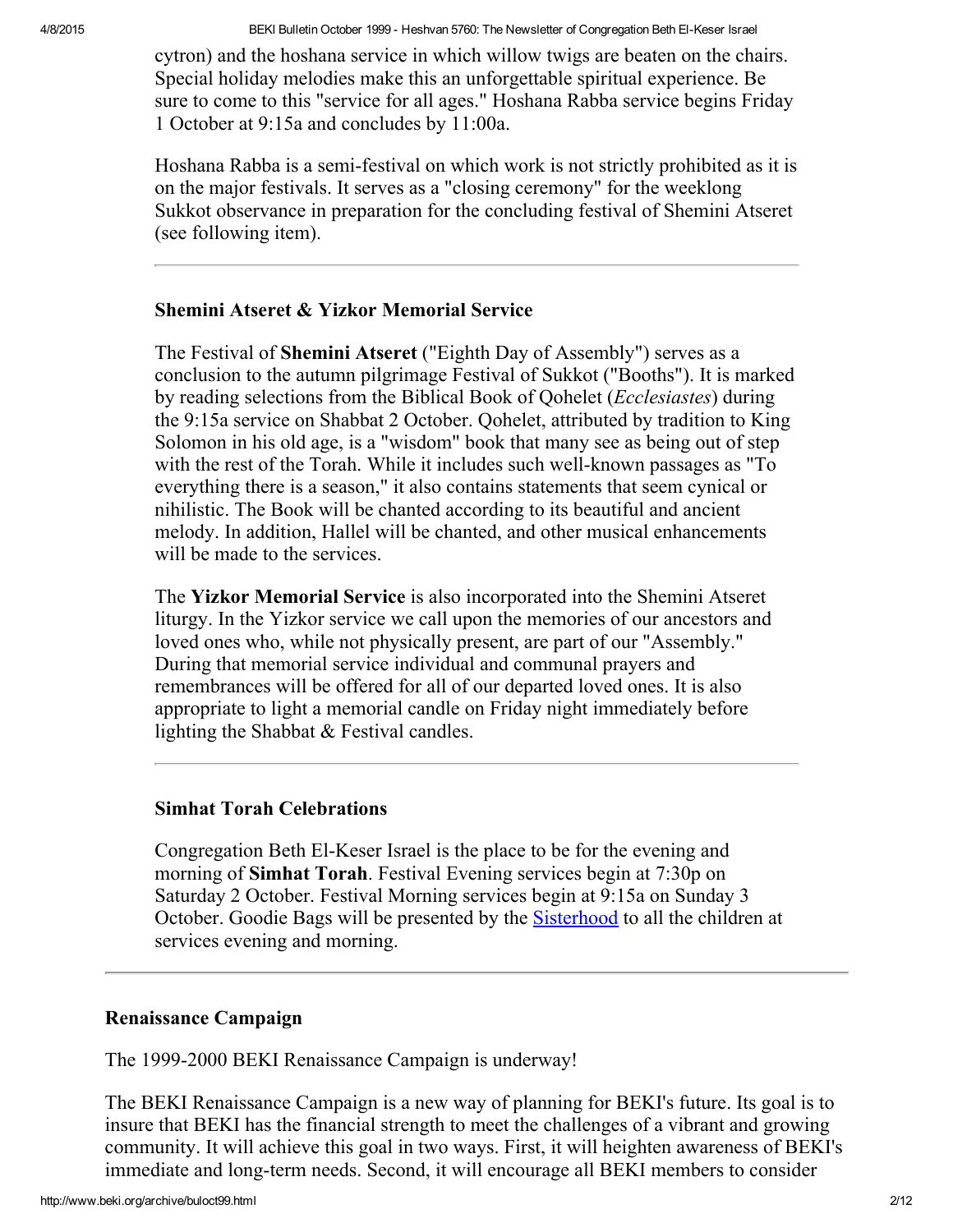how they can participate in ensuring BEKI's strength and stability in a manner consistent with their means.

The financial goal of the 1999-2000 Renaissance Campaign is to raise a minimum of \$93,000 in gifts to BEKI. This amount is in addition to members' dues and other fundraising efforts but does include the Kol Nidre Appeal. The \$93,000 figure is the exact amount needed to balance this year's bare operating budget. Even before the official kickoff during the Kol Nidre Appeal, many members responded to this challenge with generous contributions.

Why do we need a BEKI Renaissance Campaign now? For years BEKI operated on a budget so spare that year-to-year we operated with a deficit. Even then, however, we could not afford many essentials ranging from enhanced office support to repairing broken windows and worn-out carpets to replacing antiquated air conditioning and heating units. With declining membership and mounting problems, many people began to speak about BEKI's eventual closing.

And then...something miraculous happened. Scores of BEKI members joined together to build for the future. We balanced the budget. Debts were slowly paid. A few critical repairs were made. And, the synagogue began to fill with children....lots of them.

Today, we are looking forward to a bright future. But, major challenges remain. Our religious school is growing by leaps and bounds, requiring additional funds. Our infrastructure is suffering because of deferred maintenance accompanied by an annual budget that is not sufficient to cover basic upkeep. Our membership is growing rapidly, but we have no resources with which to expand services. In other words, our success is the source of our challenge.

The BEKI Renaissance Campaign is about much more than raising money. It is an effort to help us all better understand BEKI's needs and then consider the role we each wish to play in meeting them. It is about moving BEKI from a hand-to-mouth operation to a healthy community, which confidently weighs its needs and prepares for the future.

If you would like to learn more about the BEKI Renaissance Campaign, please feel free to contact Stephen Pincus at 397-8816 or at [sapincus@snet.net.](mailto:sapincus@snet.net)

Stephen Pincus & Robert Leikind

## <span id="page-2-0"></span>Posener, Freidman Scholarships Awarded

It has been estimated that close to half of the Jewish children in the Greater New Haven area receive no formal Jewish education. BEKI's commitment to the Jewish education of our children continues to be a top priority. We are fortunate to have very generous benefactors who have established funds specifically for the education of our youth.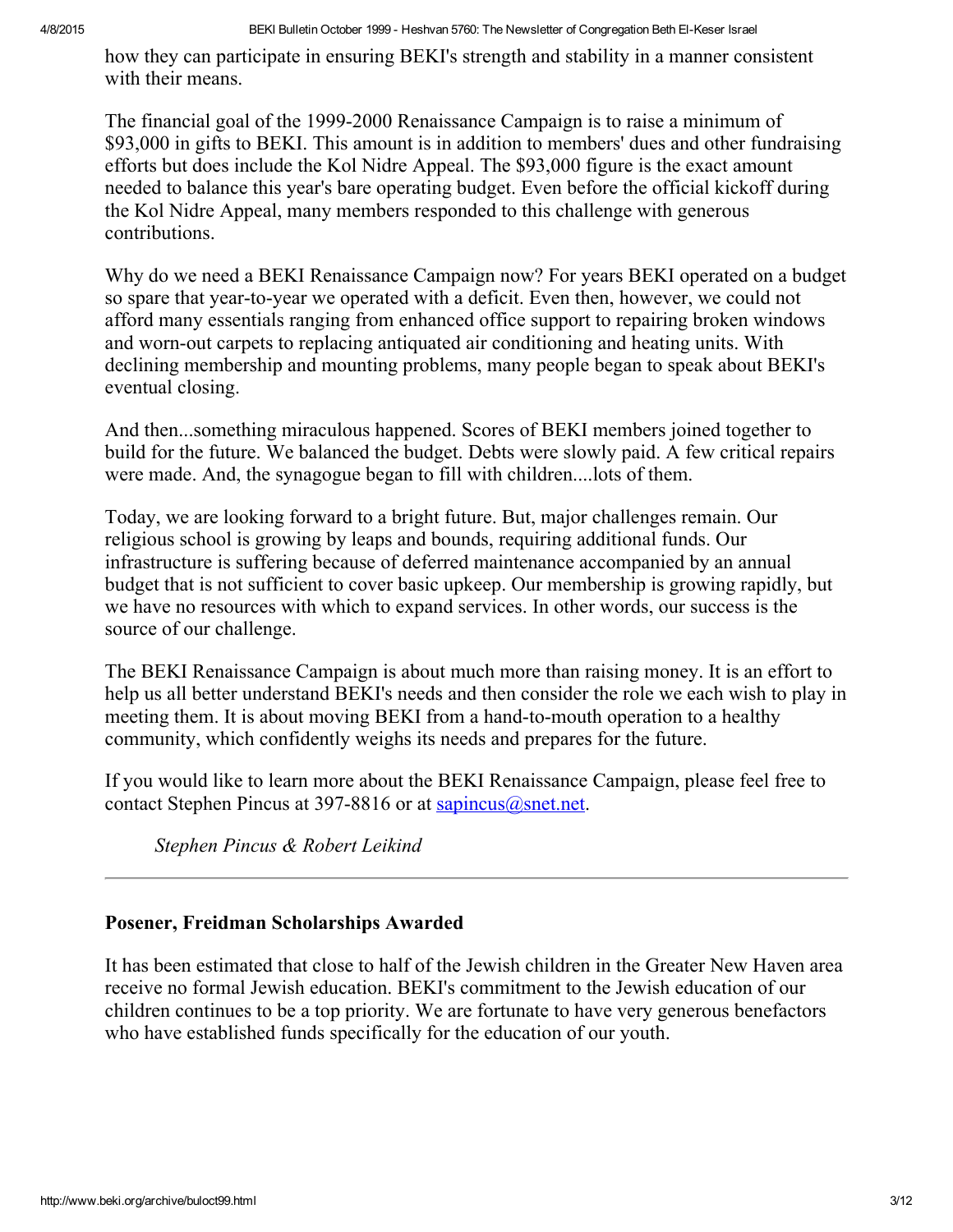

This year, seven children were awarded scholarships to study at BEKI's religious school thanks to the generosity of George G. Posener (pictured at left in early photo with the late Leah Posener). Posener has long been a supporter of Jewish education for youth, and was among the founders of the Hebrew School Endowment Fund at BEKI in 1983. Since that time, Posener has presented each student with a gift at the annual Graduation and Promotion exercises. Seeing the continuing success and growth of the School and sensing the need for

assured funding, he established the George G. & Leah E. Posener Endowment for the Jewish Education of BEKI Youth in May 1997 and added to it generously [subsequently.](http://www.beki.org/archive/endowment.html#PosenerYouth) George Posener has generously provided for both the immediate and the long-term needs of the School's children.



In addition, through the generosity of the Dr. Ralph Friedman Family and other supporters (noted on the Contributions page in this and other issues of the print edition of the BEKI Bulletin), scholarships were provided by the Louis Friedman Scholarship Fund enabling two students to meet their tuition expenses this year. Mr. Friedman's tenure as Ritual Director ("Shamash") spanned several generations. Renowned for his wisdom, dedication, erudition, phenomenal memory and deep love for his people and Torah, Mr. Friedman (pictured at left) gave the gift of Torah to hundreds of students.

To support the education of Jewish children through the Louis Friedman Scholarship Fund at Beth El-Keser Israel, please send your check to "Louis Friedman Scholarship Fund at BEKI," 85

Harrison Street, New Haven CT 06515. To support the Congregation's ability in insure Jewish education to all children long into the future, please send your check (minimum \$100) payable to BEKI to "Posener Endowment for the Jewish Education of BEKI Youth, BEKI, 85 Harrison Street, New Haven CT 06515." If your children might need tuition assistance to attend religious school at Beth El-Keser Israel in 2000-2001, contact Mary Ellen Mack at the same address.

# <span id="page-3-0"></span>Let's Eat! Brunch & Dinner at BEKI

There will be a Congregational Brunch on Sunday 17 October beginning immediately after the 9:00a shaharit morning service (i.e. at about 9:30a). All are welcomed. The brunch is open to all; reservations are not required.

Reservations are required for a Friday Night Shabbat Dinner to be held immediately following the 6:00p Shabbat Evening service (which ends about 7:00p) on 22 October. Please mail your reservation form with payment to BEKI or call Mary Ellen Mack at 389  $2108 \times 14$  or [beki@snet.net.](mailto:beki@snet.net)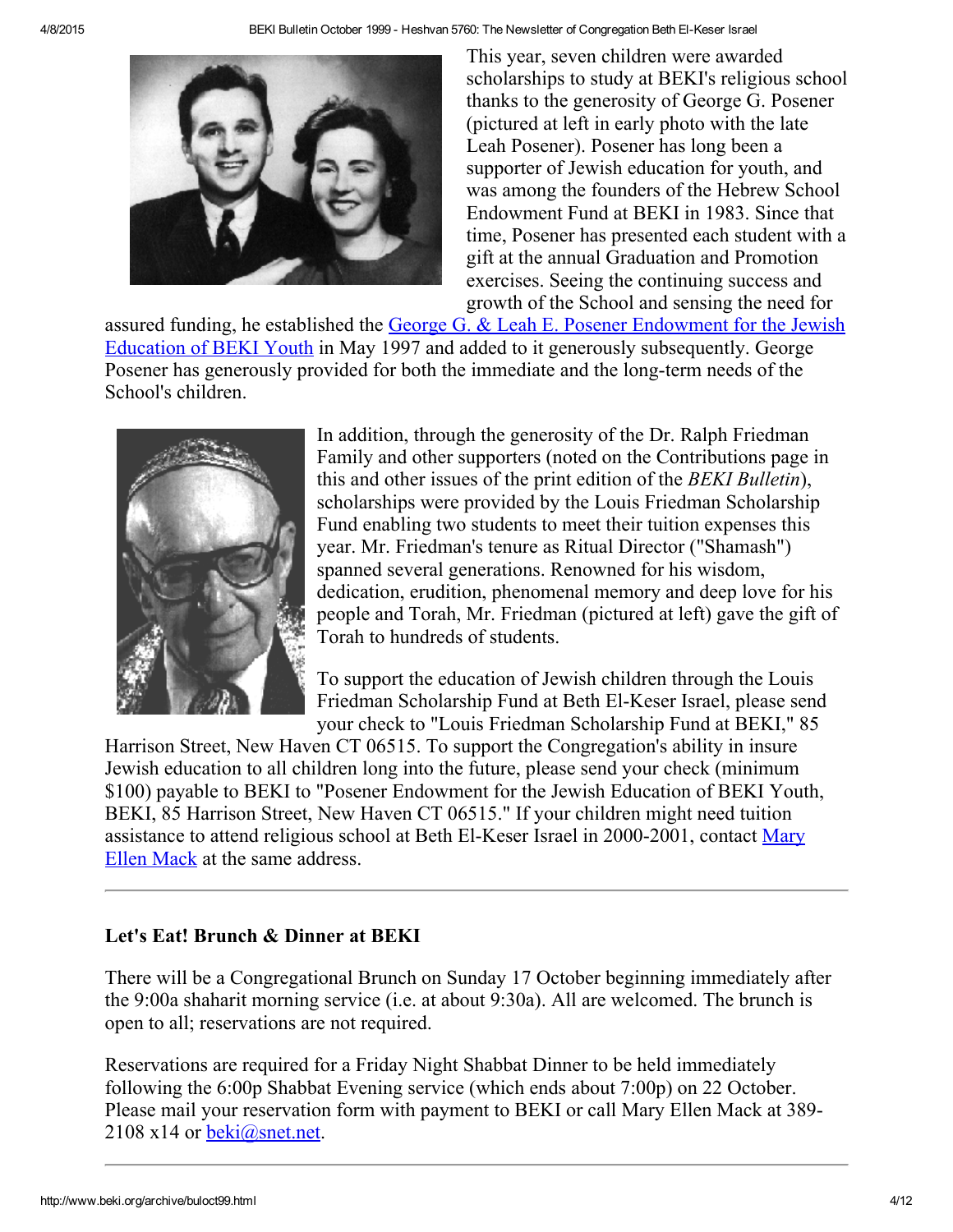#### <span id="page-4-0"></span>Rosh Hodesh Heshvan Columbus Day

Rosh Hodesh (New Month) services will be held at 9:00a to 9:45a on Monday 11 October in the Posener Daily Chapel. The special time marks the observance of the Federal Columbus Day holiday. The Rosh Hodesh service includes the recitation of Hallel (a collection of Biblical poems) and a brief Torah service. The Rashi Study [Group,](http://www.beki.org/archive/adulted.html#rashi) to which all are invited, will meet from 9:45a to 10:30a in the [Rosenkrantz](http://www.beki.org/archive/library.html) Library.

## <span id="page-4-1"></span>A Message from Rabbi Tilsen

## Hold on Tight

During a service some years ago a new father present for a baby naming almost (God forbid) dropped a Torah scroll. I had previously seen scrolls wobble, wiggle and writhe, but this one came within inches of the carpet. After gasps, screams and swoons, the congregation quickly regained its composure and proceeded as if nothing had happened.

Dropping a Torah scroll is no minor violation of shul etiquette. The Torah scroll represents the revelation on Sinai, the gift of God to humanity through the Jewish People. It is hand written on parchment with a quill pen, which takes nine months. A Sefer Torah (Torah scroll) is not sold; it is not thrown away when it wears out, but rather is buried as a person would be. We rise in the presence of the Torah as a sign of respect. And so fumbles are viewed most severely.

The father felt terrible after the service. He knew something bad had happened. "Rabbi," he asked in great distress, "is it true that if you drop a Torah the whole congregation has to fast for forty days? Tell me, just how bad is it?"

I explained that dropping a Sefer Torah is bad, but not as bad as dropping a baby. Immediately his anxiety eased as he was able to put the incident in perspective.

Most of us were raised appropriately with a sense of awe and respect for Torah scrolls and all that pertains to tefilot (services in the shul). But when that respect causes a level of anxiety so great that one is afraid to participate in tefilot, have an aliya to the Torah, or otherwise participate, then it is time to ease that discomfort. A combination of embarrassment at not knowing what to do and anxiety about doing the wrong thing is for some a major impediment to meaningful and comfortable participation in shul.

At BEKI we address these concerns in several ways. The "Shabbat Shalom Learners' Minyan," which meets every other Saturday morning at 10:45a in BEKI's [Rosenkrantz](http://www.beki.org/archive/library.html) Library, is an ideal setting for veteran and novice shul-goers alike to become more comfortable and expert in the shaharit and Torah services in a supportive setting. Lead by Steve Fraade, who teaches Jewish History at Yale, and Rabbi Alan Lovins, who works as a psychotherapist in private practice, the Learners' Minyan has helped many feel a deeper sense of awe born of greater understanding while increasing the level of comfort through nurturing step-by-step practice.

Workshops and courses on prayer and Torah reading offered from time to time through our Torah for the [Hungry](http://www.beki.org/archive/adulted.html) Mind Adult Studies program similarly offer interested individuals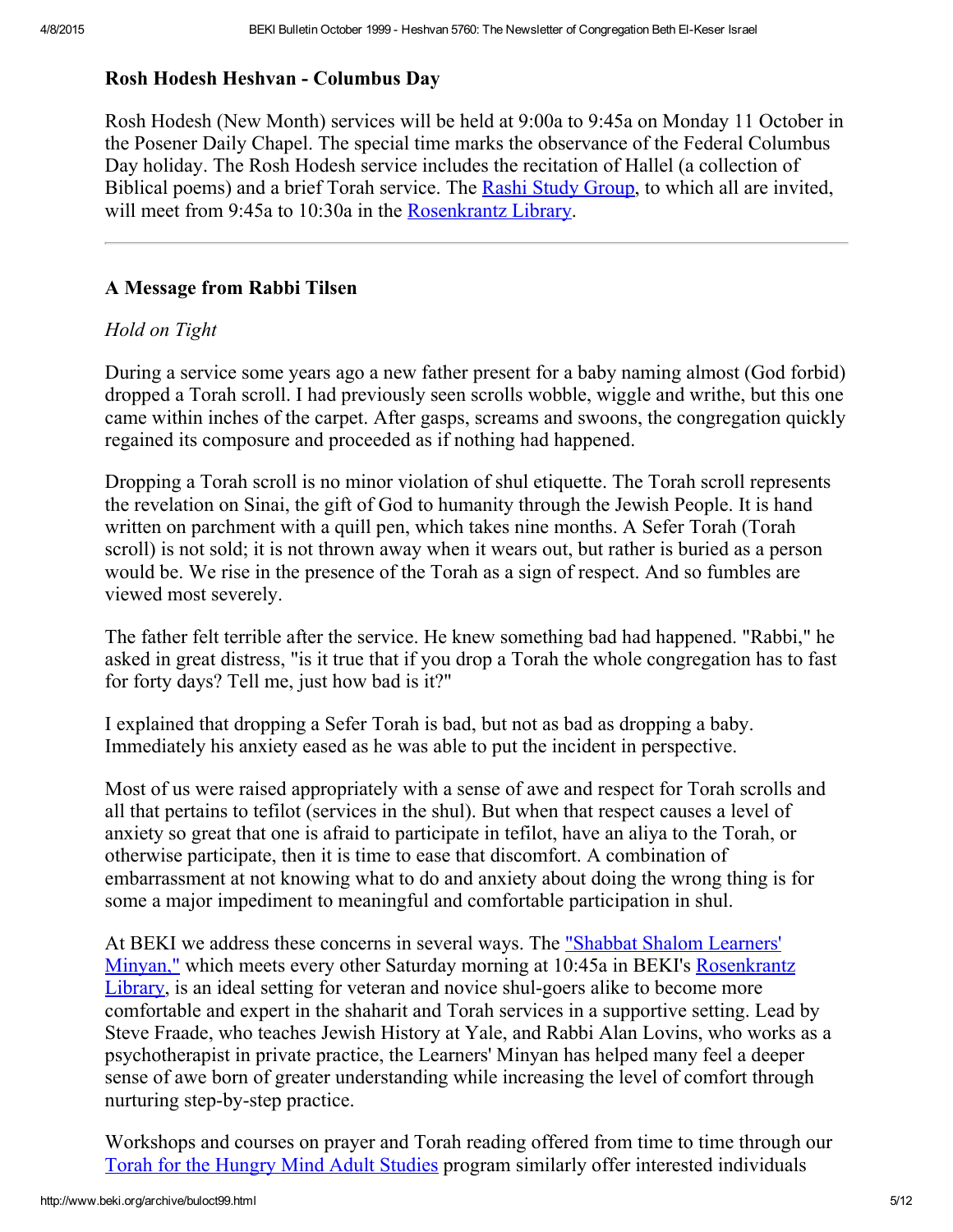ways to learn more about our liturgy and davening (prayer). A new [Singer's](http://www.beki.org/archive/adulted.html#singers) Group has begun to help people learn to join in and enjoy the musical parts of our services. More such study opportunities will be offered in the coming months.

In our daily and Shabbat services, we generally stress broad participation above proficiency or musical expertise. While it is nice for those leading tefilot to sound confident and melodious, we must remember that the tefilot are to a large extent (although not exclusively) directed toward God, and God (say our sages) values the prayers of those who are decent, kind and sincere above those who are only intellectually or musically talented. For the sake of our greater goal we can accept miscues, mispronunciations and missed melodies, and with this outlook we can keep such bumps in perspective. BEKI aims to be supportive toward those learning to lead the davening. At the same time, each person who leads the service or reads Torah must make a commitment to improving their proficiency and seek perfection in every way.

In educating our youth we try to maintain a measure of awe while providing familiarity and expertise. Every child ought to see an open Sefer Torah up close at least once a year.

And so, while it is bad to drop a Torah scroll, it would be even worse to let the fear of dropping it keep one from holding fast to it in the first place.

It is a Tree of Life to all who hold fast to it.

## <span id="page-5-0"></span>Dear Rabbi: Answers, Advice and Helpful Household Hints

Dear Rabbi,

Deuteronomy 22:28-29 reads: "If a man find a damsel that is a virgin, that is not betrothed, and lay hold on her, and lie with her, and they be found; then the man that lay with her shall give unto the damsel's father fifty sheqels of silver, and she shall be his wife, because he hath humbled her; he may not put her away all his days."

I'm having a hard time explaining this passage to an unbeliever and even to myself. Is there some background to it that explains the apparent brutality to the virgin woman who must marry her rapist?

Signed, Believer in disbelief

Dear Believer,

The law based on these verses is explained this way by Rabbi Moses Maimonides (Rambam), writing some 800 years ago, in Mishnei Torah, Hilkhot Na`ara Betula, 1:3:

"...As for the raped woman who does not want to marry the raper, whether she or her father does not want her to be married to the raper: it is permitted to either the woman or her father to refuse the marriage, and the raper pays a fine and the matter is settled. If she wants [to marry the raper] and this is also her father's wish, they force him to, and he pays a fine, as it says in Scripture, '...and she shall be his wife,' and this is a mitzvat `asei (prescription). Even if she is lame or blind or leprous, he is forced to marry her and can not send her out by his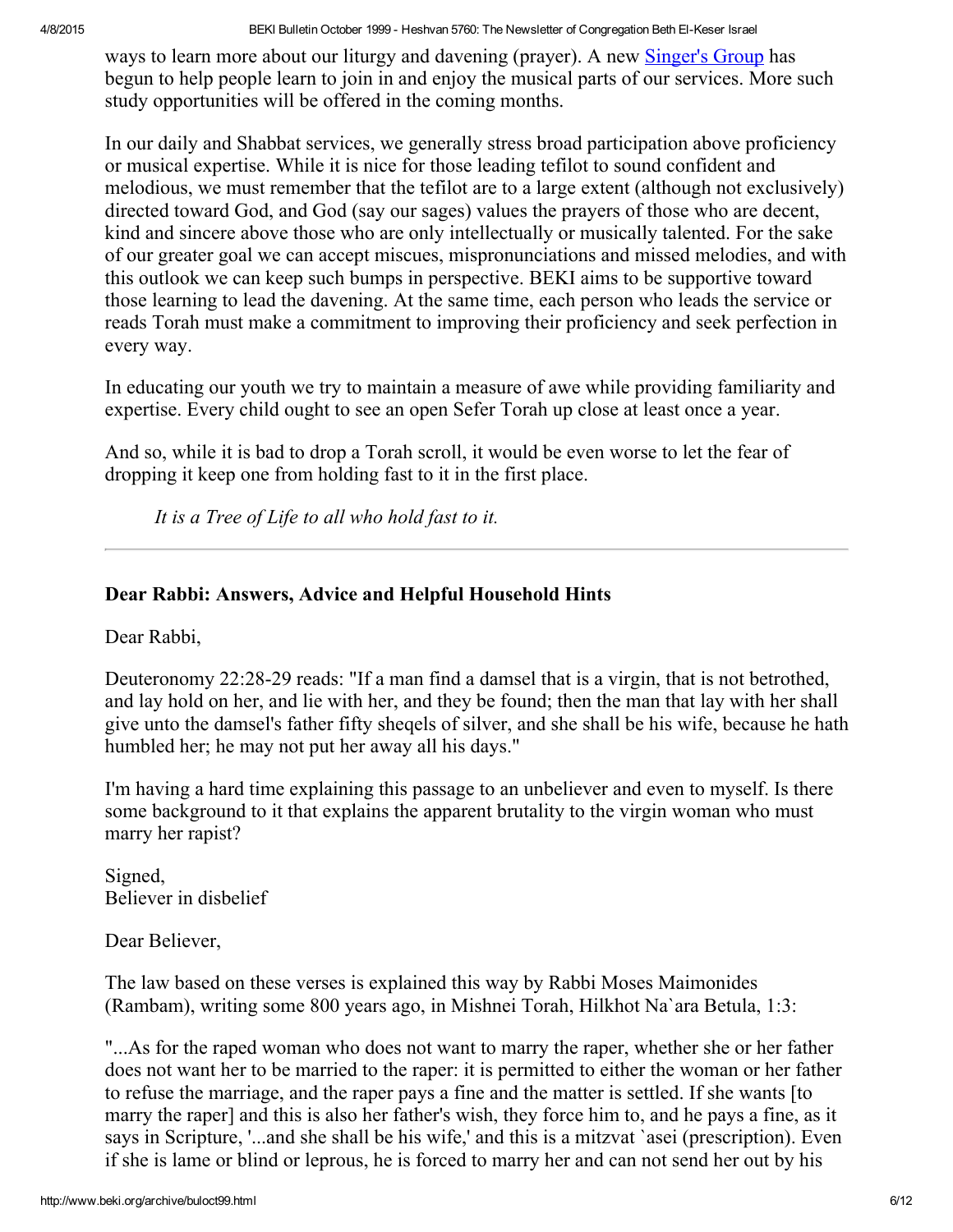own will ever, as Scripture says, "... and he may not put her away all his days,' and this is a mitzvat lo ta`ase (prohibition)."

This reading of the law is perfectly consistent with the Biblical verse. Nowhere does the law suggest that she must marry the perpetrator. The law simply needs to be read in the context of a larger legal framework and functioning social system.

Imagine if we read traffic signs without knowing their context. "Slow Down Get Ticket" (the sign you see approaching a New York toll plaza) might mean, "Don't slow down or else you'll get a ticket." "Slow Children Ahead" might mean, "You can drive fast since these children are moving slowly." "Do Not Pass" might mean, "You must stop here as you can't drive past the sign." "Stop" might mean, "You stop, but it never tells you that you can go again."

Dear Rabbi,

Do nursing mothers fast on Yom Kippur? If not, what do they eat?

Signed, Eating for Two

Dear for Two,

The sources say that nursing mothers do fast on Yom Kippur, unless there is some particular medical condition involved that would preclude doing so (Shulhan Arukh O.H. 617). One who must eat on Yom Kippur should eat the simplest foods in the minimum quantity or drink water only as necessary. For Tisha Be'av, in contrast, there is greater basis for leniency in observing the fast.

Fasting on Yom Kippur is only one of the forms of abstinence observed on that day. Others include bathing, using makeup, wearing shoes, watching television, using the telephone, and sexual activity. A person who cannot fast may be able to observe the other practices.

The next letter comes from a student in our religious school -- but many parents ask the same question:

Dear Rabbi,

Why can't we chew gum and eat candy during services? Does the Torah forbid that, too?

Signed, Bazooka Yosi.

Dear Bazooka Yosi,

I hate to be the one to burst your bubble, but the Torah does forbid you from chewing gum and eating during services. As the Good Book says, "My mouth shall be filled with praises of the Lord." Now, if your mouth is stuffed with gum, candy, or other illicit substances, it could not possibly be completely filled with praises of the Lord. Therefore we are forbidden to chew gum or eat during prayer.

You might point out that during certain parts of the service, such as during the Haftara and,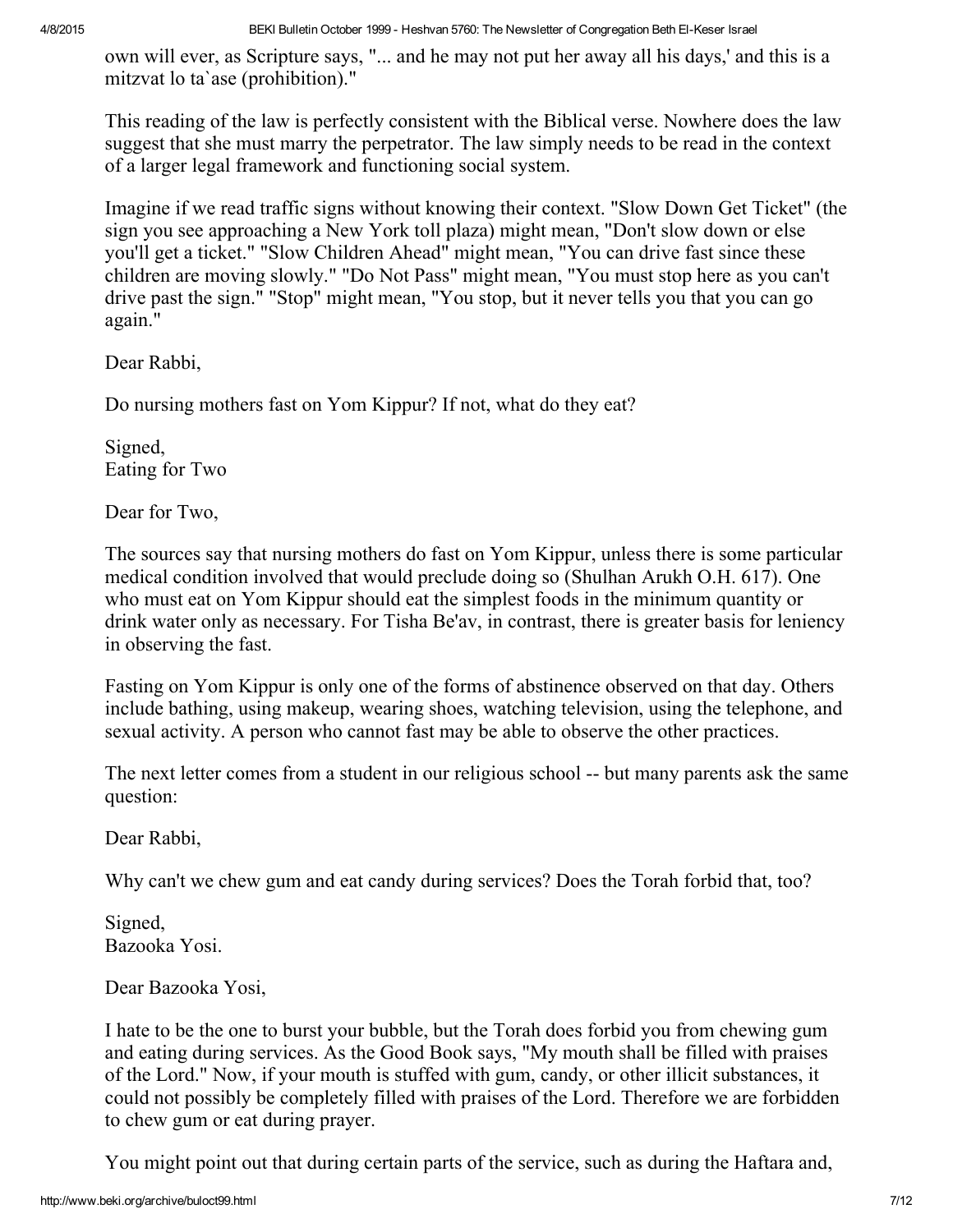yes, the Rabbi's sermon, your mouth, from the *halakhic* point of view, is in idle, that is, it is not uttering praises. And you might assume that during that time you ought to be able to chew your gum and eat your candy. To that I can only say, you're right. God presumably and Jewish law -- would not object if you chew gum during the Rabbi's sermon. But I can tell you that if you blow bubbles during the Rabbi's sermon, the Rabbi might blow bubbles during your Haftara.

A candidate for President would not chew gum during a televised debate. An attorney would not suck candy while arguing a case before the Supreme Court. A singer would not lick a lollipop during an opera. And so a Jew does not chew, suck or lick while praising or petitioning God.

So be patient, wait for the Qiddush after services, leave your gum at home, and wag your jaw in Praise of the Lord.

## <span id="page-7-1"></span>Park Your Kids

Parents who work on the Federal Columbus Day holiday (11 October) or on the  $Ezra$ Academy [Conference](http://www.uscj.org/ssds/ezra) Day may be wondering what to do with their young children who are normally at school during work hours. Wonder no longer. Send your children to BEKI's "Snow Day Program" which meets on Monday 11 October from 8:00a to 3:00p and on Tuesday 26 October from noon to 5:00p. Program tuition is \$20 per student per day (subscriber discount available). Reservations are not necessary, but space is limited. For information, a complete schedule of planned program days, and registration material, call Special Programs Director Anne Johnston at 389-2108 x33 ([ajohnsto@connix.com\)](mailto:ajohnsto@connix.com) or Office Manager Mary Ellen Mack at x14.

## <span id="page-7-0"></span>No Parking



Members and visitors are advised that parking is prohibited at all times on the East side of Harrison Street as indicated by the "No Parking" signs. Parking is usually available across Harrison Street, and ample parking is available in the BEKI lot at the rear of the building. When driving in the BEKI parking lot, please observe the 5 miles-per-hour speed limit, which is enforced by random speed bumps.

# <span id="page-7-2"></span>Friday Night Services

Join Irving Weinstein, Kevin Mack & Rabbi Tilsen for Late Friday Evening Services on 15 & 29 October at 8:00p. Services last one hour and are followed by an Oneg Shabbat Repast provided by Sisterhood. Late Services are also planned for 12 & 20 November and 3 & 17 December.

Early Services are held at 6:00p every Friday night year-round and last 45 minutes. The service is lead by a congregant based on the published rotation schedule.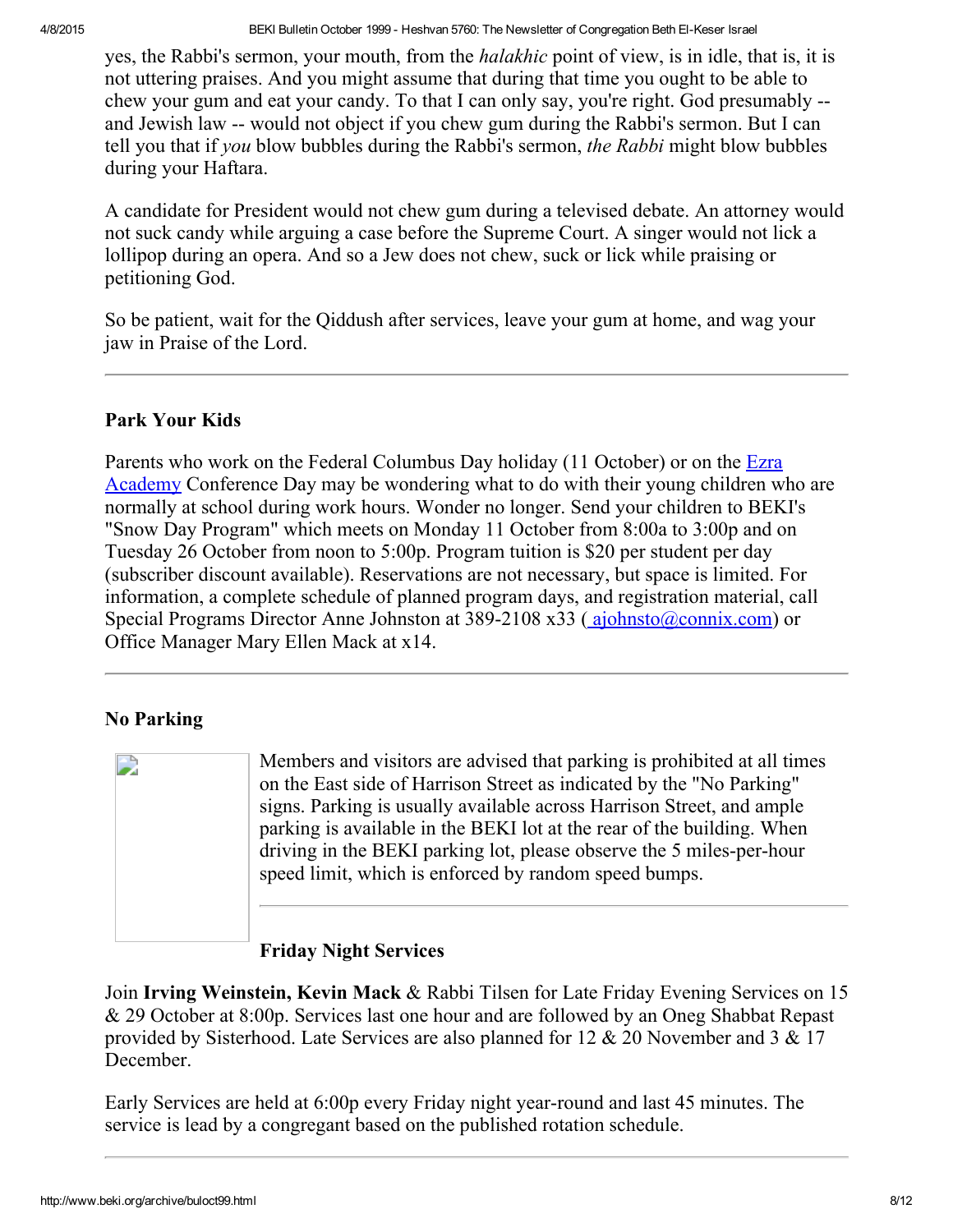## <span id="page-8-2"></span>Access at BEKI

| <b>Time Rose and Phillip Rao</b> | Physical and spiritual <b>accessibility</b> has been |
|----------------------------------|------------------------------------------------------|
|                                  | identified by the leadership and membership          |
|                                  | of the Congregation as priorities for the            |
|                                  | synagogue's growth in the next five years. One       |
|                                  | recent implementation of that value was the          |
|                                  | installation of a new wheelchair-accessible          |
|                                  | washroom on the main floor of our building,          |
|                                  | through the generosity of <b>Tina Rose</b> and of    |
|                                  | <b>Phillip Rao</b> (pictured at left). The new       |
|                                  | washroom is next to the existing washrooms.          |
|                                  | The new room will benefit everyone,                  |

especially people using wheelchairs, nursing parents, and others with special needs.

Looking to the future, other physical accessibility solutions might include the installation of an elevator linking the main floor with the Ballroom on the lower level, drinking fountains accessible to children and people using wheelchairs, more highchairs, and more varied seating options in the sanctuaries.

During the course of this year, the Congregation will engage an architect to design a master plan for building renewal. In this way, a prioritized and staged plan can be created.

#### <span id="page-8-0"></span>Children's Musical Coming for Purim

Parents and children of all ages are invited to an organizational meeting for BEKI's first musical extravaganza. Based on the stories of Chelm, the musical will use a script written by BEKI's own Ruth Silver.

Rehearsals will include Yiddish coaching and acting lessons from a professional actress. The musical will be produced at the congregational seudah (festive meal) on Purim afternoon, Tuesday, 21 March 2000. A light snack/lunch will be provided for famished religious school students (and others!). Call Anne Johnston at 389-9184 ( [ajohnsto@connix.com\)](mailto:ajohnsto@connix.com) for info or to volunteer to help.

Anne Johnston

#### <span id="page-8-1"></span>Sisterhood News

We hope everyone is enjoying, and will continue to enjoy, a Healthy, Happy New Year.

[Sisterhood](http://www.beki.org/archive/sisterhood.html) President Adele Tyson announces that the first Sisterhood meeting of the New Year will take place at BEKI on Monday 4 October at 7:45p.

Following a brief business meeting, the program for the evening will feature Dr. **Deborah** Fried, who is a Congregation member. She is an M.D. whose specialty is psychiatry. Dr. Fried will speak on "Anxiety and Depression - Common Symptoms and Treatment."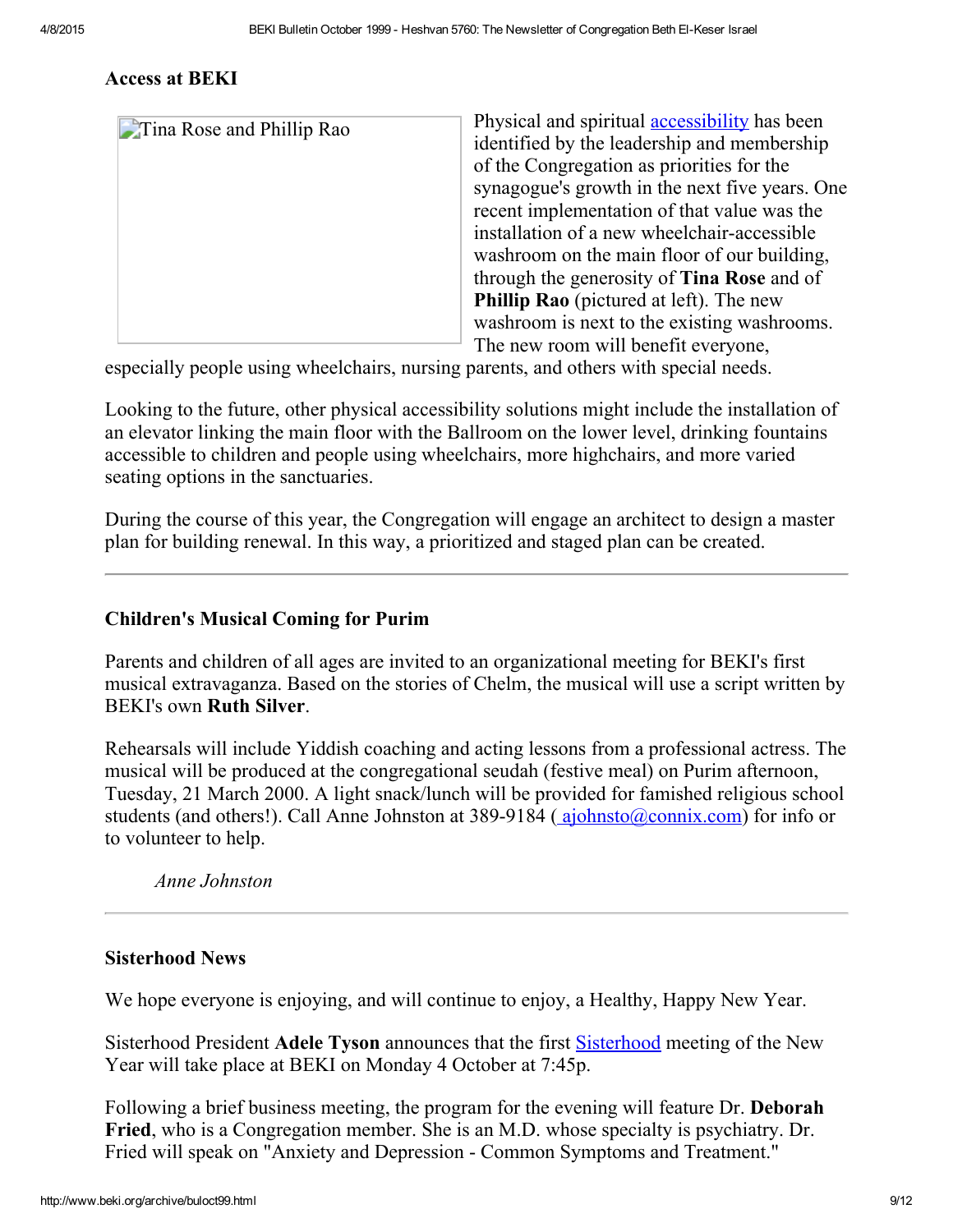All members, spouse and guests are welcome. Refreshments will be served.

A card party is being planned for Sunday 7 November at 1:30p. Please save the date and mark your calendars! Details will be forthcoming.

AT

## <span id="page-9-0"></span>LifeCycle

HaMagom Yinahem Etkhem: We Mourn the Passing of Nathan Rosenkrantz, brother of BEKI member Max Rosenkrantz and brother of BEKI supporters Louis & Mary Rosenkrantz. May the Almighty comfort all who mourn.

May the memory of our departed be for a blessing.

BEKI Welcomes New Members & Their Families:

- Helene Sapadin & Molly
- Don & Maggie Barkin & Eve
- Jim Berger & Jennifer Klein

#### <span id="page-9-1"></span>Benei Mitzva in October

Ilana Rachel Levine (pictured at right) will be called to the Torah and lead services as a bat mitzva on Friday night 8 October at the 6:00p service, and on Shabbat morning 9 October at the 9:15a service. Ilana is the daughter of Sid  $\&$  Donna Levine and a member of the graduating class of BEKI's [religious](http://www.beki.org/archive/youth.html#uhs) school. She is a seventh grade student at Hamden Hall Country Day School. Ilana's family has belonged to BEKI for over 15 years.

Mark Rosenberg will be called to the Torah and lead services as a bar mitzva on Friday night 15 October at the 8:00p service, and on Shabbat morning 16 October at the 9:15a service. Mark is the son of Gary  $\&$  Betsy Rosenberg and a graduate of BEKI's [religious](http://www.beki.org/archive/youth.html#uhs) school.



## <span id="page-9-2"></span>Tree of Life

We have a beautiful Tree of Life in our synagogue. The fruit from our Tree of Life can serve as a great way to contribute to the life and strength of our synagogue. Inscribing a leaf on our magnificent tree is a thoughtful and meaningful way to commemorate a joyous event. Inscribe a leaf to celebrate an event like a Bar or Bat Mitzva and you will have a lasting memory of the great day. Inscribe a leaf to celebrate a milestone birthday. Inscribe a leaf because someone is near and dear to you. Inscribe a leaf to honor your mother, father, sister or brother. Inscribe a leaf for an anniversary. Inscribe a leaf for your good health. Do it now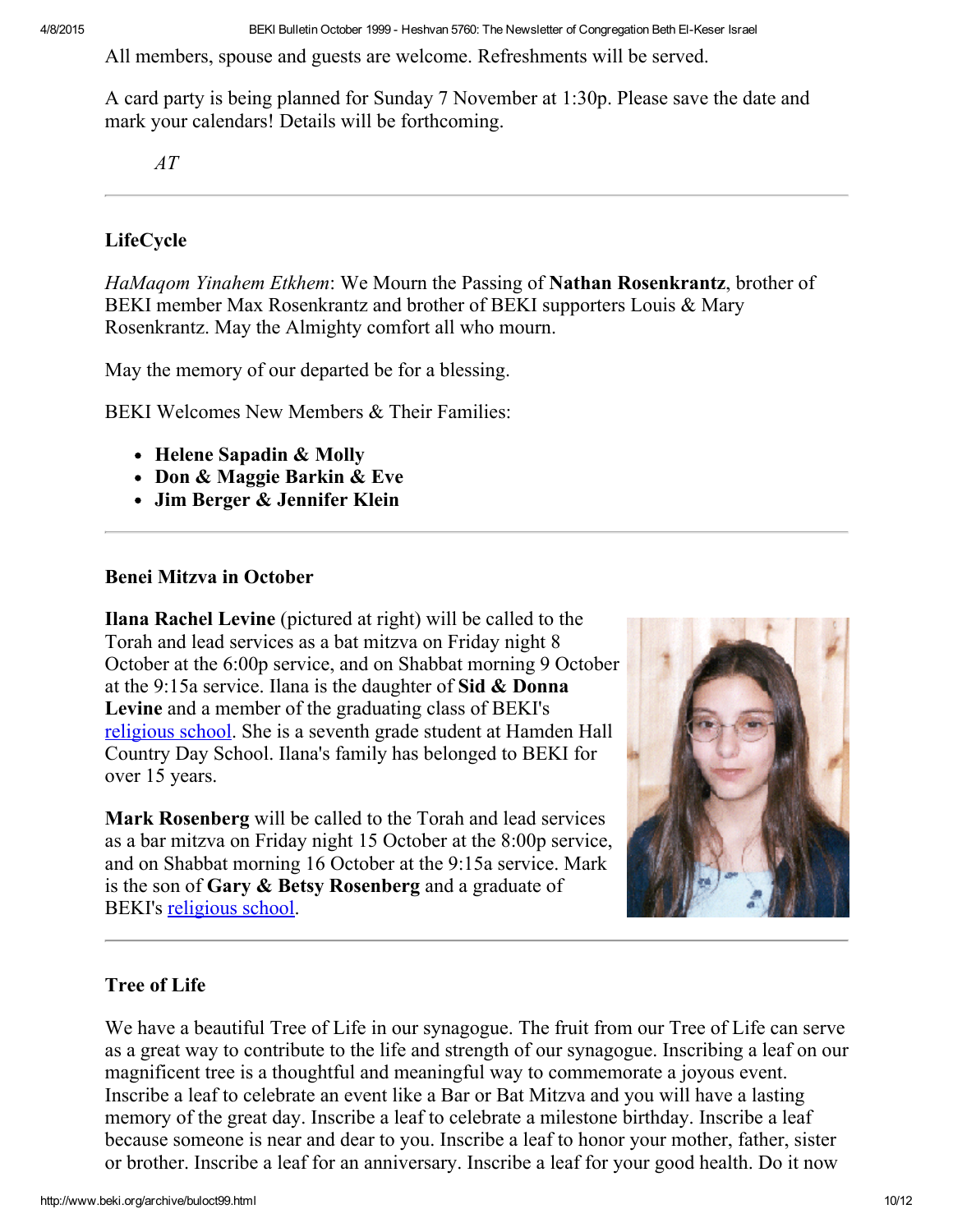and enjoy looking at your special leaf.

Inscribe a leaf to memorialize a dear one. This is a beautiful way to remember your parents, relatives and beloved friends. Inscriptions cost \$118.00 for a leaf and \$500.00 for a rock. Call Mikki Ratner (387-7882) [mmrat22@aol.com.](mailto:mmrat22@aol.com) I will be happy to assist you with the wording and also will acknowledge that a leaf has been inscribed. Let's fill our tree with engraved leaves.

Mikki Ratner

#### <span id="page-10-2"></span>Midrasha Adult Ed Courses

BEKI and neighboring synagogues are co-sponsoring the **Jewish [Federation](http://www.jewishnewhaven.org/)'s** Midrasha course series in its second year on Mondays, beginning 25 October and running through 6 December at Congregation B'nai Jacob in Woodbridge, and 15, 29 November and 6 December at Temple Beth David in Cheshire.

Dr. David S. Ariel, author of Spiritual Judaism: Restoring Heart and Soul to Jewish Life, will initiate the program on Monday 18 October at 7:00p at Congregation Or Shalom in Orange with his presentation, "A Ladder on Earth That Reaches to Heaven: Understanding Our Spiritual Growth as Jews." The talk is free of charge.

Classes will include sessions on Jewish prayer, fiction, classic texts, psychology, ethics, history, and culture, featuring many dynamic area teachers, including BEKI members Steven Fraade and Rabbi Murray Levine. Fees are very reasonable. For more information call Valerie Sandler, Midrasha Coordinator, at the Jewish [Federation](http://www.jewishnewhaven.org/), (203) 387-2424 x316.

Helen Rosenberg

#### <span id="page-10-0"></span>Calling All Parents

The New Year is a time for self-examination and reflection on what we're doing, why and how. It's been a couple of years since BEKI parents came together to examine our Shabbat children's programming. Now, with the holidays behind us and 5760 ahead of us, is a good time to focus on those programs.

All parents of pre- bar and bat mitzvah-age children are invited to send their ideas, suggestions and concerns about the [Children's](http://www.beki.org/archive/youth.html#cshavura) Shabbat Havura (pre-school), the K-2 [Kehila](http://www.beki.org/archive/youth.html#k-2kehila) (grades K-2) or Junior [Congregation](http://www.beki.org/archive/youth.html#junior) (grades 3-7) to Anne Johnston at  $a$ johnsto $(a)$ connix.com or by phone at  $(203)$  389-2018 x33.

A meeting will follow, probably in November, to discuss concrete steps we can take to make BEKI's Shabbat [children's](http://www.beki.org/archive/youth.html) programs better than ever.

CB

<span id="page-10-1"></span>Tanks to You